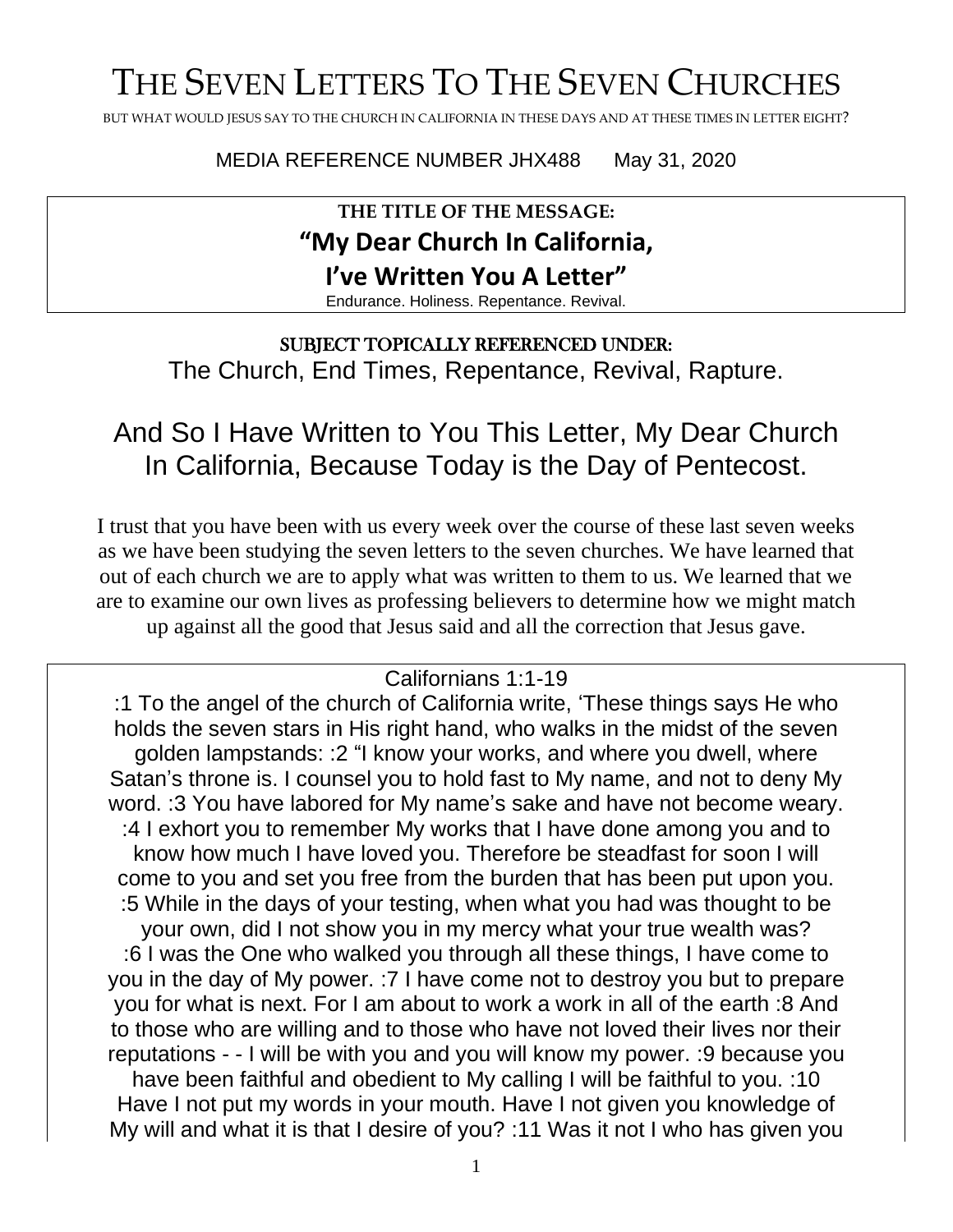the true gold that comes from heaven, the gold that cannot be corrupted and a message that cannot be silenced? :12 I am the Light and the Truth. I am not a man that I should lie or say that which will not come to pass. :13 Remember, I am the Way the Truth and the Life and in me there is no shadow of turning. :14 What I have spoken to you - it will come to pass that the foundation of my word shall never be shaken nor shall it fail. :15 I know each of those who have cried out to me in their trouble. :16 But I tell you this, you belonged to Me and the salvation that I began in you, shall be completed. :17 I know that fear has tempted you but be of good cheer, fear not for I hold you in the palm of my hand. :18 Remember I will never leave you nor forsake you nor can anyone remove you from my hand and from my Father's hand. :19 Be watchful until the end comes and when it comes you will rejoice in Me. :20 He who has an ear, let him hear what the Spirit says to the churches.

And so today we combine the fact that it is Pentecost Sunday With a hypothetical - - meaning, what if on this Pentecost Sunday Jesus Christ would write to us The 8th. Letter to the 8th. Church of Jesus Christ in California?

According to Leviticus 23:16, The Feast of Shavuot or Feast of Weeks was the counting of 7 weeks or 49 days from the Feast of Passover to the next Feast day: Shavuot, or what we say in Greek, Pentecost.

!!! This is Pentecost Sunday !!!

*pentekostos*, which means "fifty." Its New Testament origin is the umbilical-cord to the birth of the Church. Pentecost means the "fiftieth day."

#1 It was the feast of the Jews that celebrated the wave offering, the first of the harvest, in what God has provided.

#2 It is also in recognition of the giving of the law when God give the 10 Commandments.

Acts 2:1-2, 4

When the Day of Pentecost had fully come, they were all with one accord in one place (church). 2 And suddenly there came a sound from heaven, as of a rushing mighty wind, and it filled the whole house where they were sitting. 4 And they were all filled with the Holy Spirit and began to speak with other tongues, as the Spirit gave them utterance.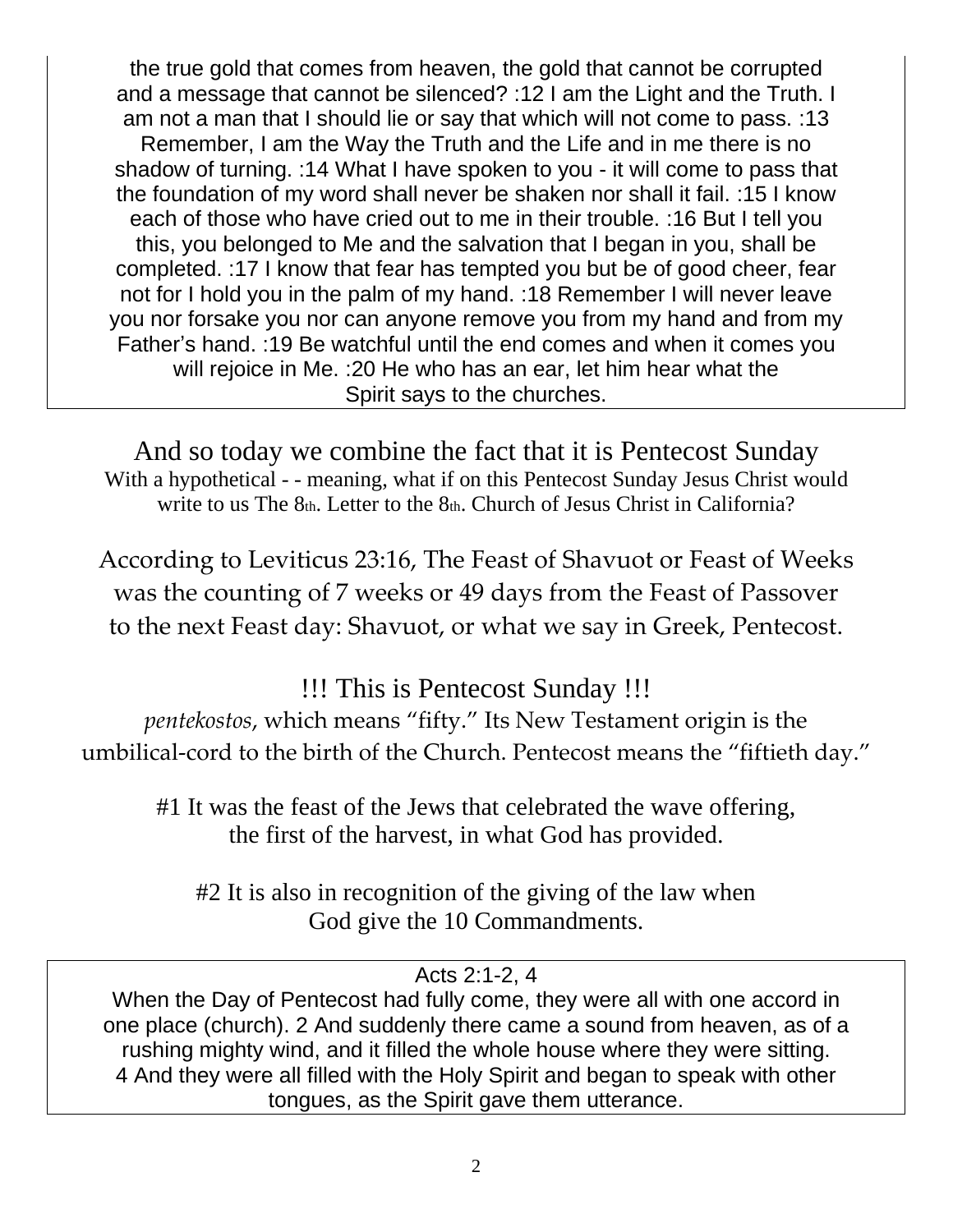### Tells us that Peter stood up and quoted from the prophet Joel

Joel 2:28-29 "And it shall come to pass afterward That I will pour out My Spirit on all flesh; Your sons and your daughters shall prophesy, Your old men shall dream dreams, Your young men shall see visions. 29 And also on My menservants and on My maidservants I will pour out My Spirit in those days.

## **And at that very Moment, The Church was Born as God the Holy Spirit came down upon the Followers of Jesus**

**Christ.** Now as the true believers of God, they began to proclaim the Gospel and from there, they never ceased to do so **nor did they ever stop living out their lives to the glory of God.**

### The promise had come to the church

John 14:16-18

And I will pray the Father, and He will give you another Helper, that He may abide with you forever – even the Spirit of truth, whom the world cannot receive, because it neither sees Him nor knows Him; but you know Him, for He dwells with you and shall be in you. I will not leave you orphans; I will come to you.

> The proof and evidence of this reality, Is recorded for us in the Bible…

### **The Bible Tells Us – What Jesus Had to Say about it.**

**Acts 1:4-8**

And being assembled together with *them,* He commanded them not to depart from Jerusalem, but to wait for the Promise of the Father, "which," *He said,* "you have heard from Me; **5** for John truly baptized with water, but you shall be baptized with the Holy Spirit not many days from now." **<sup>6</sup>**Therefore, when they had come together, they asked Him, saying, "Lord, will You at this time restore the kingdom to Israel?" **<sup>7</sup>**And He said to them, "It is not for you to know times or seasons which the Father has put in His own authority. **8** But you shall receive power when the Holy Spirit has come upon you; and you shall be witnesses to Me in Jerusalem, and in all Judea and Samaria, and to the end of the earth."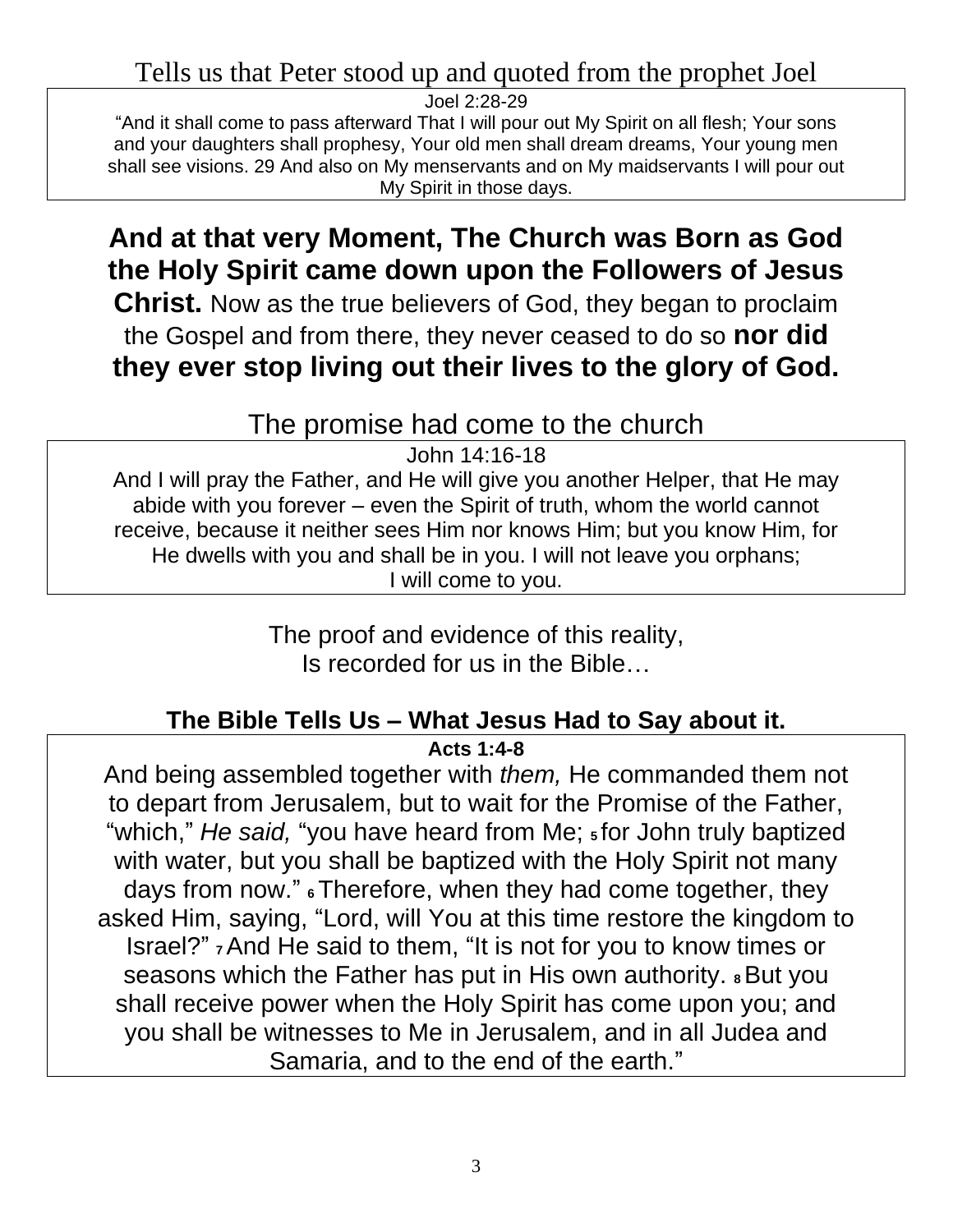#### **Acts 2:4**

### And they were all **filled with the Holy** Spirit and began to speak

#### **Acts 4:8**

Then Peter, **filled with the Holy** Spirit, said to them,

**Acts 4:31**

And when they had prayed, the place where they were assembled together was shaken; and they were all **filled with the Holy** Spirit, and they spoke the word of God with boldness.

Here is what is so remarkable and undeniable regarding the person in the work of Jesus Christ and the day of Pentecost.

It just so happened that 50 days after the resurrection of Jesus Christ, The arrival or the out-pouring or the giving of the Holy Spirit came to earth from Heaven – and in one moment, in that instant of time, on that exact  $day - The Prophecy$ of Joel was fulfilled…

## **My Dear Church In California**

### **I Have Written You A Letter**

### 1.) Have I not **honored you?** vs. 1-4

:1 To the angel of the church of California write, 'These things says He who holds the seven stars in His right hand, who walks in the midst of the seven golden lampstands: :2 "I know your works, and where you dwell, where Satan's throne is. I counsel you to hold fast to My name, and not to deny My word. :3 You have labored for My name's sake and have not become weary. :4 I exhort you to remember My works that I have done among you and to know how much I have loved you. Therefore be steadfast for soon I will come to you and set you free from the burden that has been put upon you.

The Origin of the Church in California:

1769-1833 – Father Junipero Serra, founded Mission San Diego. 20 other missions stations were established along the entire state of California. Serra, Called the "Father of California", set up a network of 21 missions outposts to spread Christianity among the native population.

1781 – Los Angeles was founded. Felipe de Neve, Spanish governor of California, named it "Pueblo de Los Angeles" - "The Town (or city) of Angels".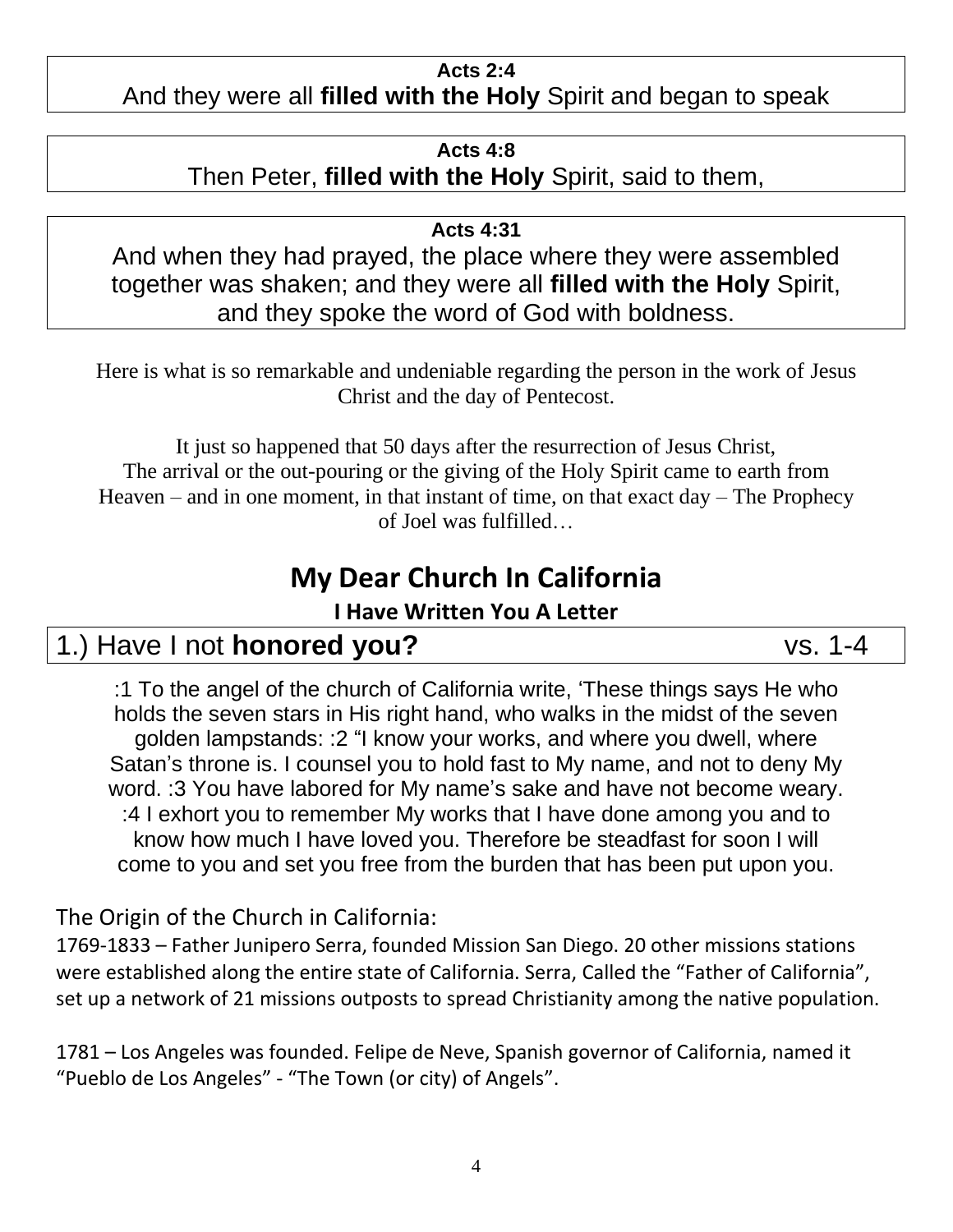1848 – The history of Sacramento began. Founded by Samuel Brannan & John Sutter, with the construction of a wharf at the confluence of the American & Sacramento rivers. They name it "Sacramento" meaning "The Most Holy Sacrament", in reference to the Lord's Supper.

1848 – Gold was discovered at Sutter's Mill, triggering the California Gold Rush. From 1848- 1855, the Methodists came to preach Jesus Christ and Missionary Pastor William Taylor held services to thousands of the Gold Rush immigrants and to those called "The San Francisco 49ers" and Taylor did so faithfully for 7 years. "California Taylor" was known for visiting the sick, aiding the poor, defending American Indians, & preaching in Chinese labor camps. As one of San Francisco's "founding fathers," his official portrait is included in the "Pioneers Mural" in the Public Library of the city.

1868 – The University of California was founded with its first President, Pastor Henry Durant of Yale University. The established Motto of the University of California system was (is) "Let there be light" from Genesis 1:3.

1888 – The great evangelist D.L. Moody spoke at Hazard's Pavilion in Los Angeles. At the largest building of its type at the time, seating over 4,000 people per service, Moody preached a series of messages, one of which greatly impacted the young Harry Ironside.

1906-1915 – Pastor William Seymour held prayer meetings and preached the Gospel on Azusa Street (Revival). In a rented building on Azusa Street in Los Angeles, Seymour led Revival meetings where Christians were baptized in the Holy Spirit, that soon grew to over 1,500 attendees. Those meetings gave birth to the Pentecostal movement.

1908 – The Bible Institute of Los Angeles was founded. BIOLA's origins were due to the vision and work of Lyman Stewart, founder & president of the Union Oil Company, and Pastor T.C. Horton. These two men were committed to sharing and defending the Christian faith. In 1912, the school later called upon DR. R.A. Torrey to become its dean.

1922 – The birth of Christian radio preaching took place in Southern California. In 1922, BIOLA established KTBL Radio, over which L.A. native & Baptist minister Charles E. Fuller (Fuller Theo.) reached tens of millions of people around the world over the following 25 plus years.

1944 – The FJM (Fred Jordan Mission) was established. Fred Jordan founded an outreach to alcoholics and homeless men on the Skid Row streets of Los Angeles. It quickly expanded to training and sending missionaries and building churches, orphanages, schools & hospitals, eventually expanding the globe.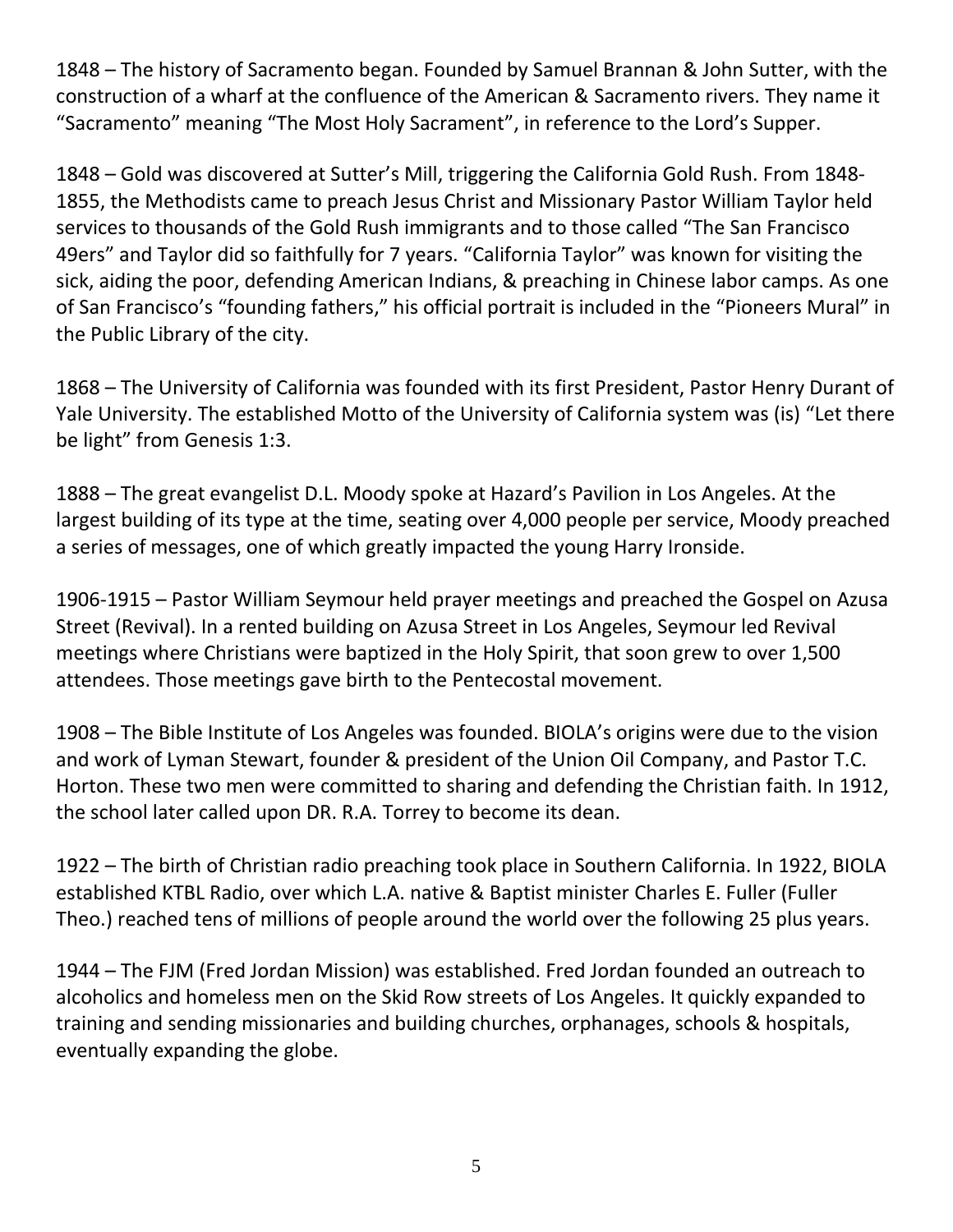1949 – A young man named Billy Graham, knowing the history of Los Angeles, held a Crusade. The Billy Graham Crusade, began on September 25, and was scheduled for 3 weeks. The move of God was so profound and the response to the Gospel so fruitful - - that the ministry team and the Mayor of the city of Los Angeles agreed to extend the meetings. Billy graham preached for 57 nights until late in November. During those 57 nights, over 350,000 Angelenos attended & thousands made decisions for Christ.

The late 1960's & 1970's – disillusioned and discouraged foursquare church pastor began to open the Bible and teach it to the people chapter by chapter verse by verse. Calvary Chapel was born, founded by Chuck Smith in 1965. Unexpectedly, revival broke out in Southern California. Known as the "Jesus Movement," the Revival rapidly spread worldwide with over ten thousand people who, upon hearing the Gospel preached, were baptized during spontaneous worship services that arose in and out of doors throughout Southern California. That movement spread worldwide. At the time of Smith's death on 10/03/2013, the amount of known established churches worldwide was (is) the largest known church plant movement in history (while the founder still lived).

# **My Dear Church In California**

### **I Have Written You A Letter**

## 2.) Have I not **called you to a great commission?** vs. 5-9

:5 While in the days of your testing, when what you had was thought to be your own, did I not show you in my mercy what your true wealth was? :6 I was the One who walked you through all these things, I have come to you in the day of My power. :7 I have come not to destroy you but to prepare you for what is next. For I am about to work a work in all of the earth :8 And to those who are willing and to those who have not loved their lives nor their reputations - - I will be with you and you will know my power. :9 because you have been faithful and obedient to My calling, I will be faithful to you.

# So Why Worry About Being The Church?

John 14:25-26

"These things I have spoken to you while being present with you. 26 But the Helper, the Holy Spirit, whom the Father will send (the day of Pentecost) in My name, He will teach you all things, and bring to your remembrance all things that I said to you.